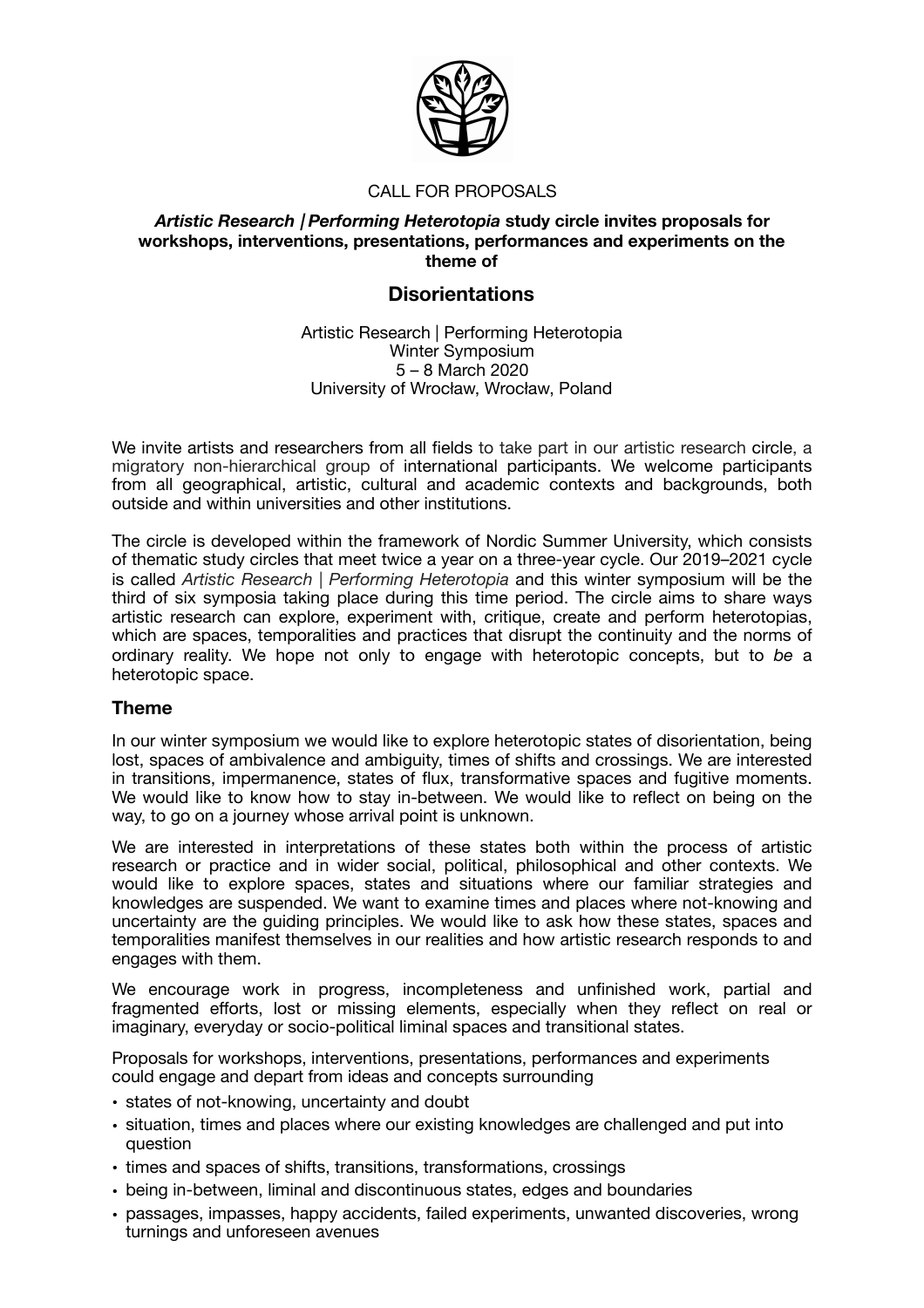- states and places of waiting, expectation, empty time and wasted time
- being on the way, getting lost, not knowing the destination

We encourage experimentation and collaboration, and especially alternative formats of participation beyond individual presentations. We welcome proposals for discussion or reading groups, conversations, workshops, walks or excursions, and other possible and impossible formats. We also welcome site-specific proposals engaging with the past or present of Wroclaw.

On one of the symposium days we plan to hold an evening event of performances or other artistic interventions, and we encourage applications specifically for this part of the programme.

# **Format**

We welcome proposals for presentations of artistic research in various formats including: indoor and outdoor experiments, workshops, demonstrations, collaborations, performances, presentations or excerpts of on-going work. We also welcome more traditional, theoretical reflections and short papers. Participants are encouraged to form constellation presentations with other members. We aim to allocate each presentation/ performance a 30-minute time slot.

## **To submit a proposal please send**

1. A written proposal as a Word document: no more than 350 words. This text should include your title, your presentation proposal, its format and the facilities you need (e.g., technical equipment).

#### **and**

2. A short bio: no more than 200 words.

If you would like to attend the winter symposium **without presenting**, please email a short statement explaining your interest in the topic and a short bio (no more than 300 words in total). Priority will be given to those wishing to perform or present.

## **Applications must be sent via email to the coordinators Elina Saloranta and Alia Zapparova** [circle7@nsuweb.org](mailto:circle7@nsuweb.org)

## **The deadline to submit proposals is 1 November.**

The programme will be published [on our website](http://nordic.university/study-circles/7-artistic-research-performing-heterotopia/) in January 2020.

## **Important dates**

Deadline for proposals: **1 November**  Applicants informed of outcome: **10 December**  Deadline for registration and payment: **10 January** 

Arrival: **5 March**  Departure: **8 March** 

## **Registration and fees**

Independent/freelance/self-financed artists and students: €80 Those funded by institutions: €160 Baltic and Polish residents: €25 Residents of low-income countries (see [list\)](https://wellcome.ac.uk/funding/guidance/low-and-middle-income-countries): €25 Local participants who don't need hotel accommodation: €10

In addition to the registration fee, participants need to pay the Nordic Summer University's **annual membership fee**. The membership fee facilitates the existence of the Nordic Summer University, which is a volunteer-based organisation. There are two rates:

Annual membership fee (for those funded by institutions): €25 Reduced annual membership fee (all others): €10